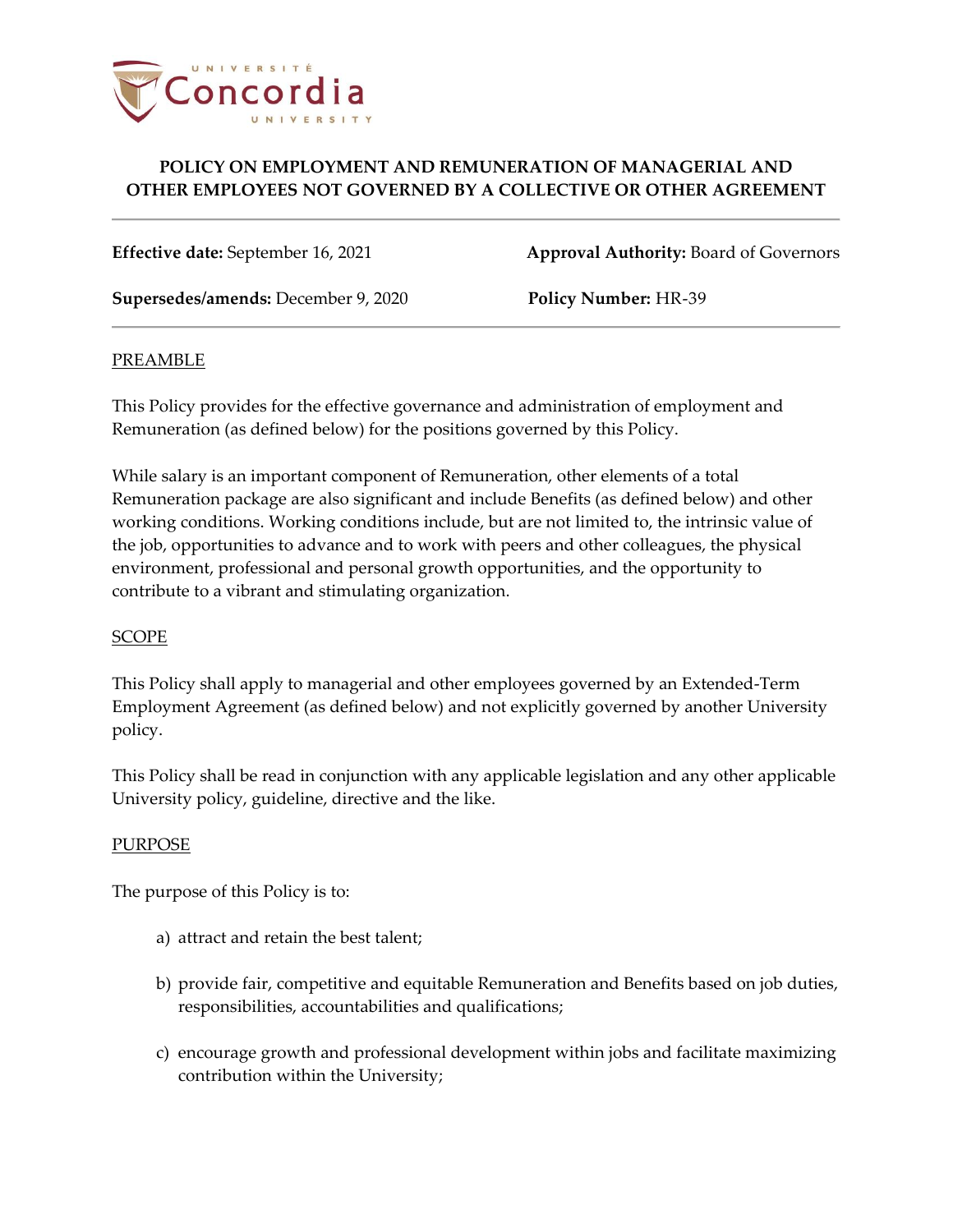

#### Page 2 of 9

- d) provide for consistent and fair application of the Policy, within the means and resources available to the University; and
- e) provide managers with the opportunity to recognize and reward Employees for continued performance and professional development.

#### **DEFINITIONS**

For the purposes of this Policy, the following definitions shall apply:

"Benefits" means the benefits for which University employees may be eligible, such as group insurance, pension, leaves and the like, as amended from time to time.

"Extended-Term Employment Agreement" is used in this Policy interchangeably with the expression "Employment Agreement" and means an Employment Agreement of an extendedterm employee who is an employee hired to work full-time or part-time in an indeterminate or fixed term contract of 1 year or more.

"General Increase" means the base salary increase provided to all Employees to recognize their additional experience and development in their position. The General Increase is one of the two components of the formula to determine the progression in the salary scale.

"Legislative Provisions" means any applicable legislative provision, budgetary rule, guideline, directive and the like.

"Performance Increment" means the base salary increase provided to some Employees to recognize their individual performance and contribution to the University in their position.

"Remuneration" means any amount paid for the fulfilment of any employment duties, including, but not limited to, annual base salary, stipends, lump sums, allowances and the like.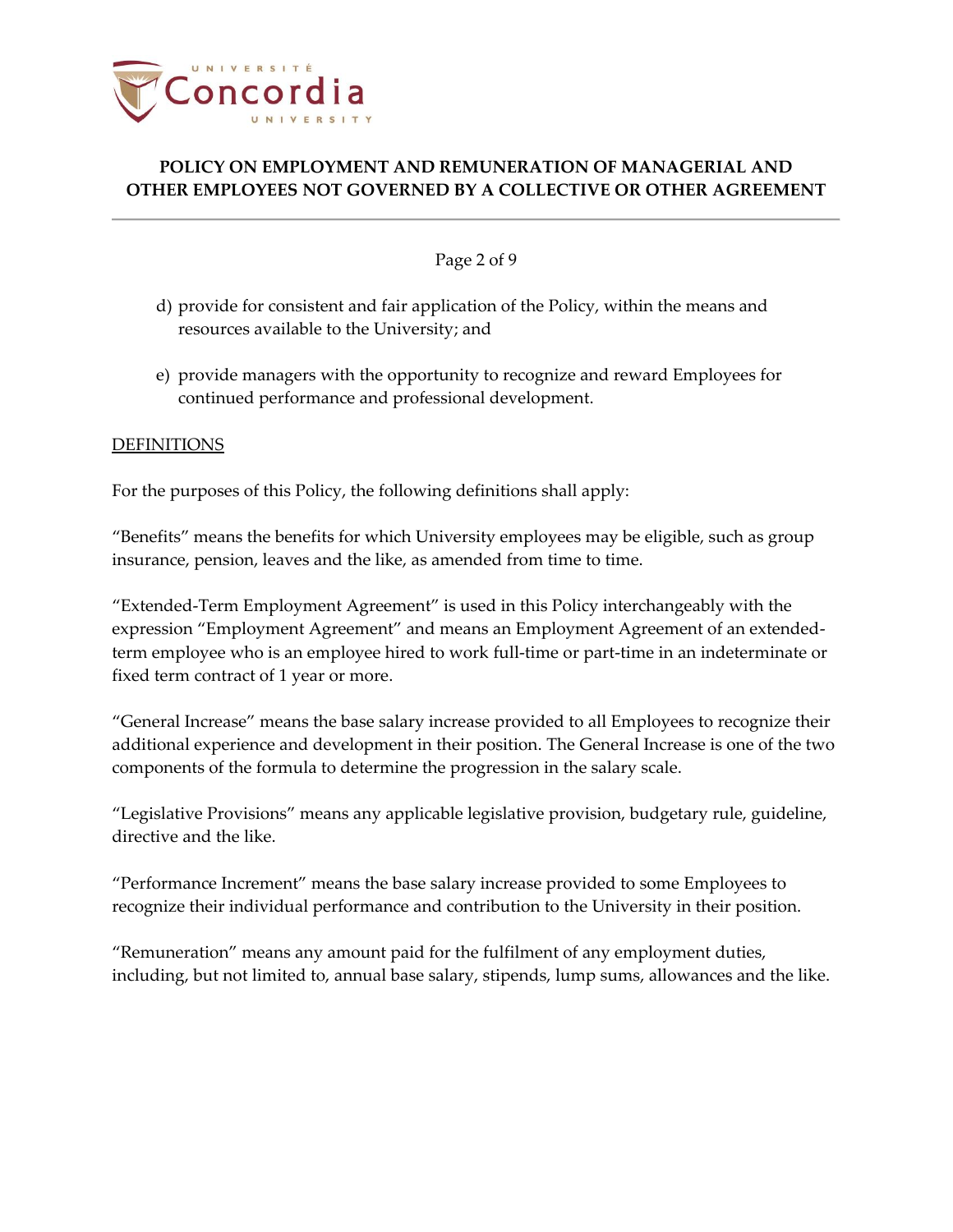

Page 3 of 9

### **POLICY**

#### Employment Agreements

- 1. Managers shall contact Human Resources prior to engaging in discussions with respect to all new hires, appointments, employment agreement renewals, transfers to new, existing or interim positions, and promotions.
- 2. Following consultation with Human Resources, the manager shall make a recommendation to their supervisor regarding the conditions of an employment agreement.
- 3. The employment of an Employee shall be governed by an employment agreement that specifies the position, term, Remuneration, Benefits, severance and any other relevant conditions of employment.
- 4. All employment agreements shall conform to the University employment agreement template and must be prepared by Human Resources.
- 5. All employment agreements shall bear the signatures of the Employee, of the manager and their supervisor.
- 6. Initial employment agreements shall normally be for a fixed term of 1 year or more.
- 7. When an employment agreement is renewed for the same position with no substantive change in job responsibility, the employment conditions shall remain the same.

### **Remuneration**

- 8. Positions shall be evaluated in accordance with the University's job evaluation process and shall be assigned a grade.
- <span id="page-2-0"></span>9. The salary scales are contained in Appendix A and shall apply at the time of appointment. The salary scales shall be reviewed annually, normally with effect June 1.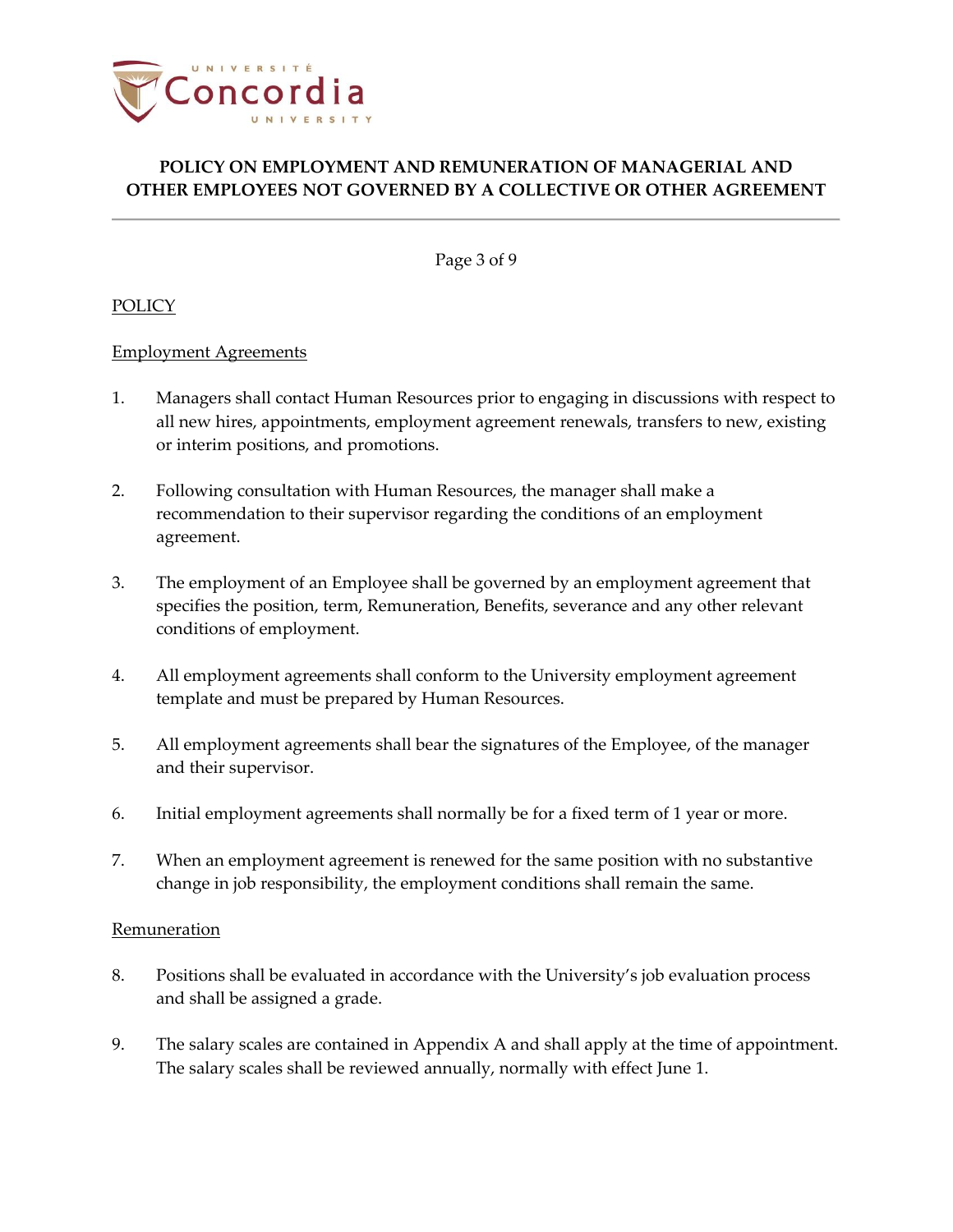

### Page 4 of 9

- 10. The Remuneration of Employees at the time of appointment shall take into consideration the duties, responsibilities, accountabilities and qualifications required by the position they occupy, as well as the internal equity and the salary scale for such positions as referred to in [section](#page-2-0) 9.
- 11. The Remuneration of Employees at the time of appointment shall be approved by the manager, in consultation with the Human Resources. The Remuneration, Benefit and severance shall be in accordance with this and any other applicable University policy as well as applicable Legislative Provisions.
- 12. Specific market conditions or challenges as well as internal situations may warrant an exception in establishing a starting salary or to maintain market competitiveness. Any exceptions to the Remuneration, Benefit or severance provided for in this or any other applicable University policy to which an Employee would normally be entitled must be in accordance with applicable Legislative Provisions and shall be approved by the Associate Vice-President, Human Resources, in consultation with the President or the relevant Vice-President, as applicable.
- 13. The Employees' progression in the applicable salary scale shall be based on two components: the annual General Increase and the increase on the basis of the performance review, in each case, when applicable. Any such increases must be in accordance with this and any other applicable University policy as well as applicable Legislative Provisions.
	- a) The Employees' salary shall, when applicable, progress in the applicable salary scale on the basis of an annual General Increase.
	- b) The Employees' salary shall, when applicable, progress in the applicable salary scale on the basis of an annual confidential performance review conducted by the manager.
- <span id="page-3-0"></span>14. Any salary adjustments resulting from the above must be in accordance with this and any other applicable University policy as well as applicable Legislative Provisions, and shall normally be made effective June 1.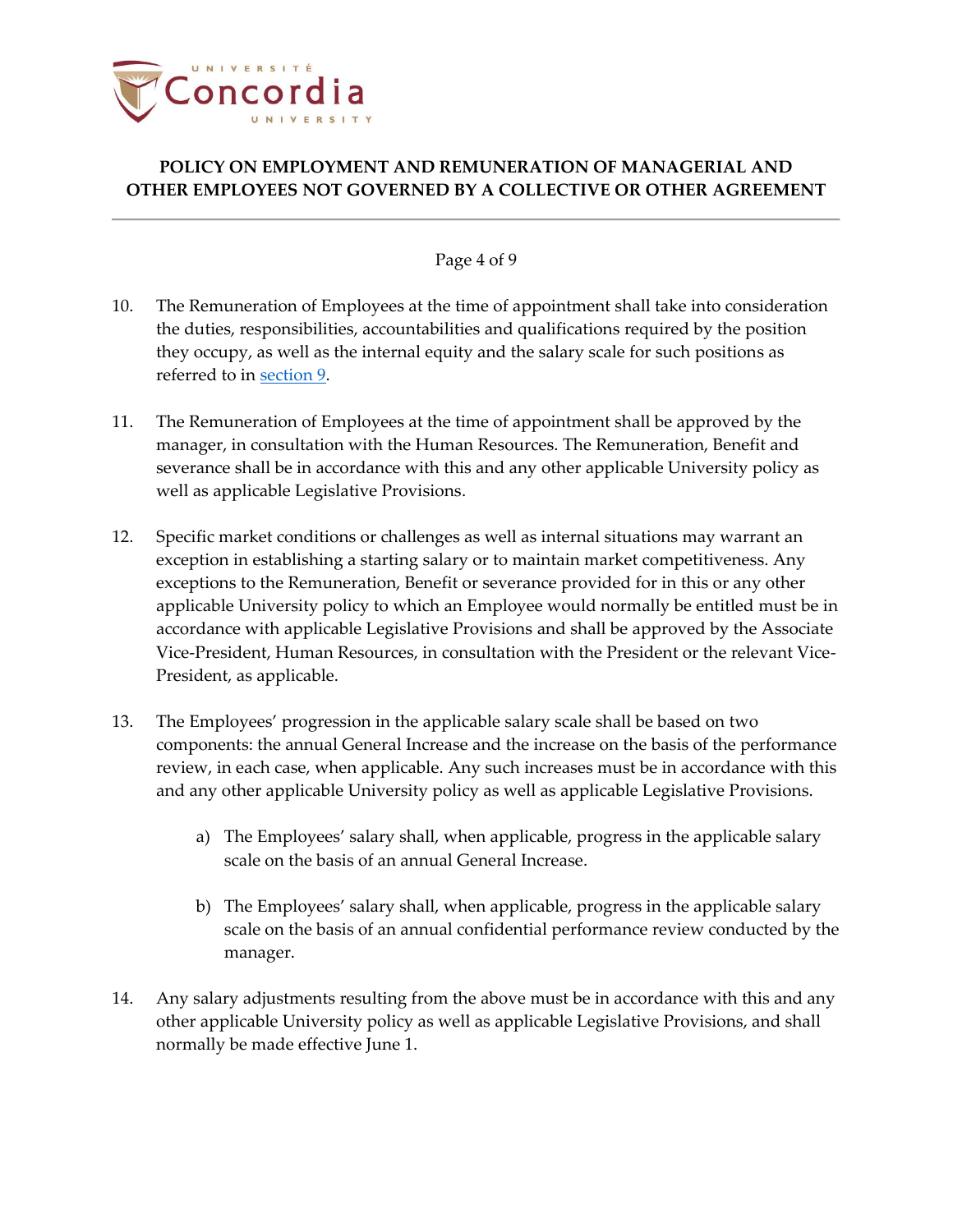

### Page 5 of 9

- 15. Employees governed by this Policy as of March 1 or later shall not be eligible for the June 1 annual General Increase in their year of hire, except when an Employee's salary falls below the minimum of the adjusted salary scale. In such cases, the Employee's salary shall be adjusted to the minimum of the salary scale.
- 16. Employees whose salary is at or above the maximum of the salary scale for their position shall not normally be eligible for a General Increase to their base salary. The value of the General Increase in excess of the maximum of the salary scale of the position shall normally be paid as a lump sum over 26 pays. Following consultation with Human Resources and the President or the relevant Vice-President, as applicable, the equivalent of the value of the General Increase in excess of the maximum may be paid to the base salary.
- 17. Available annual Performance Increment information, when applicable, shall be communicated to the President and Vice-Presidents by Human Resources.
- <span id="page-4-0"></span>18. Employees governed by this Policy:
	- a) prior to the preceding December 1 shall be eligible to be considered for a full Performance Increment;
	- b) on or after December 1, but prior to March 1, shall be considered for a prorated Performance Increment;
	- c) on or after March 1 shall not be eligible for a Performance Increment in their year of hire.
- 19. In making Performance Increment allocation decisions, the manager shall assess the performance of all eligible Employees reporting to them and recommend to their Vice-President or to the President, as applicable, the amount of Performance Increment, if any, for the respective Employees.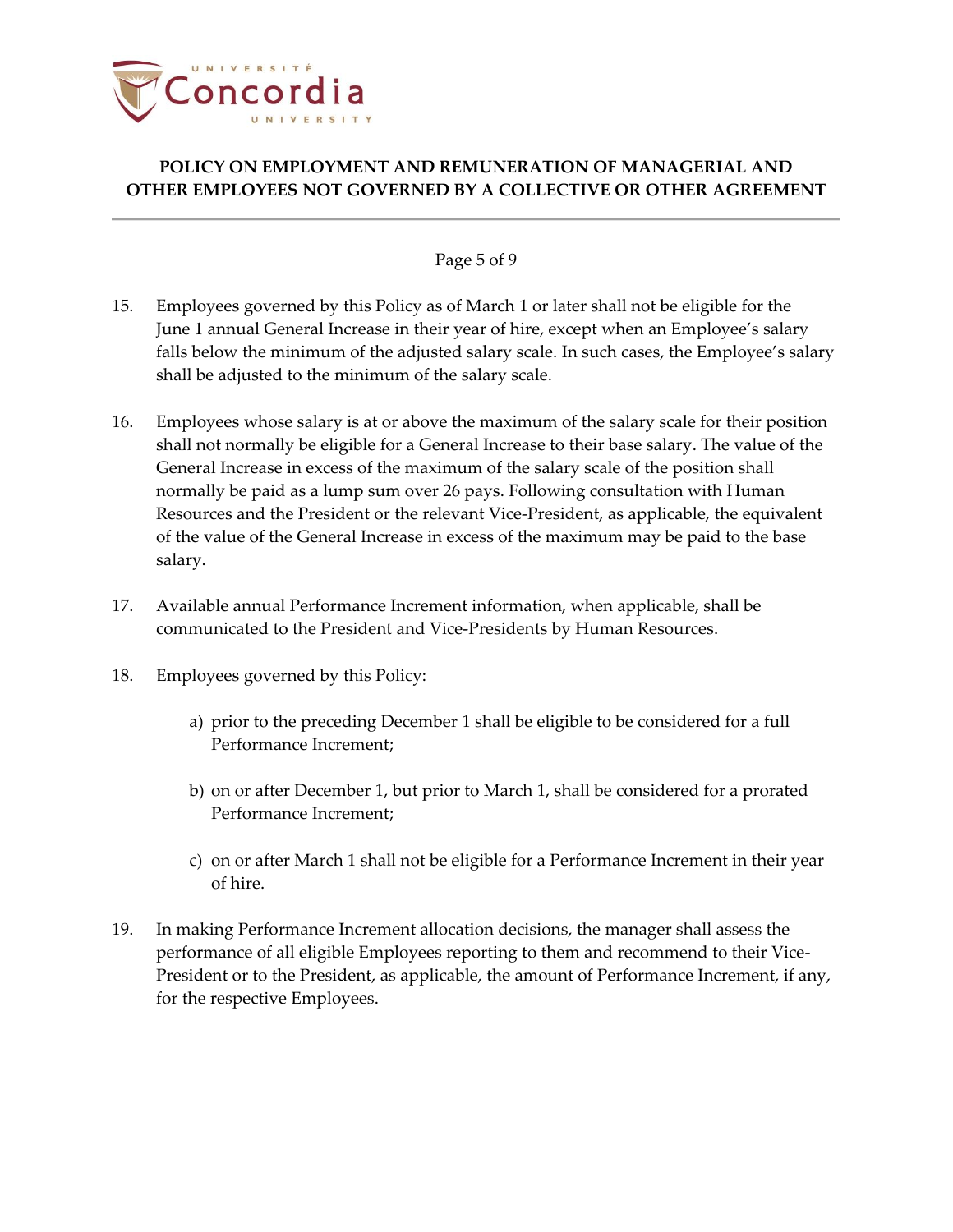

### Page 6 of 9

- 20. Employees whose salary is at or above the maximum of the salary scale for their position shall not normally be eligible for Performance Increments. However, following consultation with Human Resources and the President or the relevant Vice-President, as applicable, an Employee may be awarded the equivalent of the value of a Performance Increment as a lump sum normally paid over 26 pays. Following consultation with Human Resources and the President or the relevant Vice-President, as applicable, the equivalent of the value of a Performance Increment may be paid to base salary.
- 21. Employees who obtain, in the course of their employment at the University, an additional relevant diploma or degree beyond the minimum requirement of their current position may be eligible for a salary increase, subject to the approval of Human Resources. Employees' base salary may not exceed the maximum of the salary scale as a result of such increase.
- 22. Employees shall be entitled to an annual vacation in accordance with the policy on *Vacation Leave* [\(HR-14\)](https://www.concordia.ca/content/dam/common/docs/policies/official-policies/HR-14.pdf), as amended from time to time.
- 23. Employees may be eligible for the reimbursement of membership fees of a professional order, subject to the approval of their manager, in consultation with Human Resources.
- 24. Employees shall be eligible for other benefits, including group insurance and pension plan, in accordance with the relevant [Human Resources policies,](https://www.concordia.ca/about/policies/sector.html#HR2) as amended from time to time.
- 25. When an Employee temporarily assumes, in an interim situation, additional duties and responsibilities above or at an equivalent grade of their primary position, they may be eligible to receive a stipend. The stipend awarded shall be established by Human Resources, in consultation with the relevant managers.
- 26. When an Employee accepts a temporary assignment to another position above the grade of their primary position, they shall be eligible to receive a stipend for the duration of the assignment. The stipend awarded shall be established by Human Resources, in consultation with the relevant managers.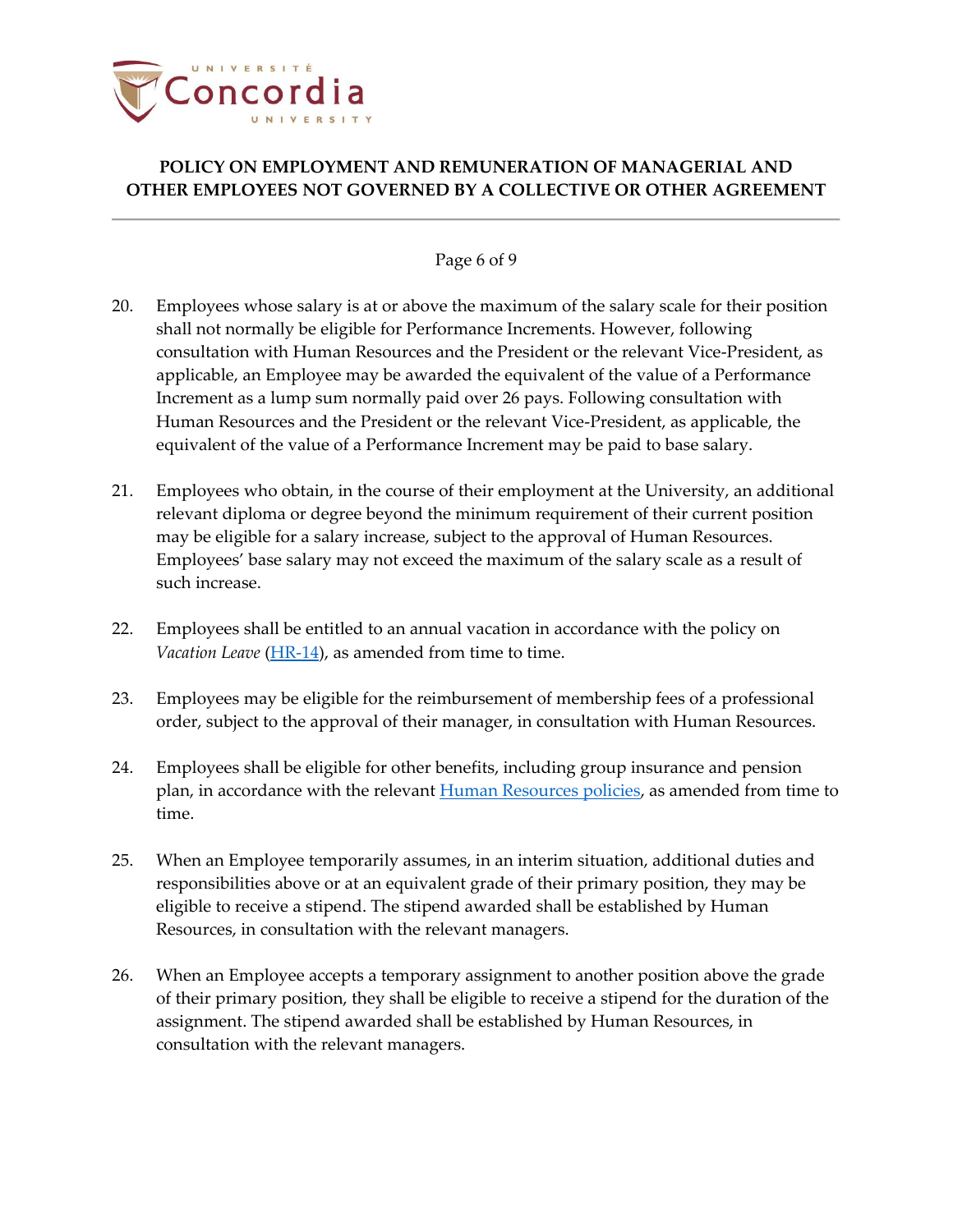

Page 7 of 9

#### Performance Review

- 27. During the annual review referred to in [section](#page-3-0)  $13 b$ , the manager shall review the performance of the Employee and their goals and objectives annually.
- 28. Employees whose performance has been satisfactory during the year may be awarded a Performance Increment as referred to in [section 18.](#page-4-0)
- 29. For Employees whose performance has been unsatisfactory (either as part of the annual performance review or otherwise), the manager shall discuss the results with the Employee. The manager shall bring the matter to the attention of their supervisor who shall consult with Human Resources to discuss the appropriate steps to be taken, which may include the establishment of a performance improvement plan or other measures.

### Reclassification and Transfers

- 30. A position may be reclassified if the duties and responsibilities change significantly or the organizational structure changes.
- 31. When a significant change in the duties and responsibilities of a position has occurred, it is the responsibility of the manager to request a review of the position evaluation by Human Resources.
- 32. When an Employee is promoted or a position is reclassified to a higher grade, Human Resources, in consultation with the manager, shall review the Employee's salary.
- 33. If as a result of University requirements, an Employee is transferred to a position with a lower grade or a position is reclassified to a lower grade, the Employee's salary shall not be reduced.

### End of Employment

34. Managers shall contact Human Resources prior to engaging in discussions with respect to an end of employment agreement or termination of employment.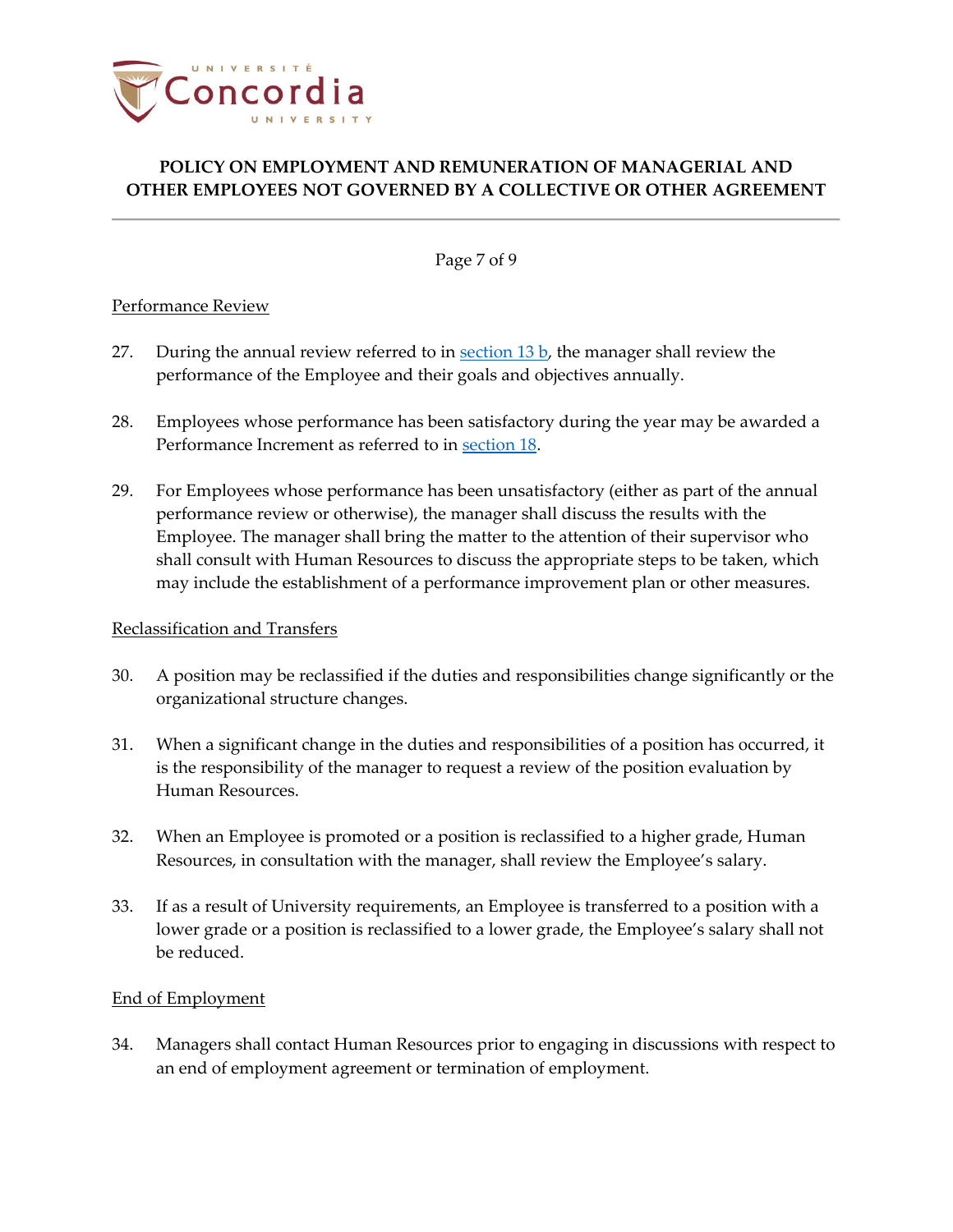

Page 8 of 9

35. End of employment conditions are governed by the policy *Termination of Employment*  [\(HR-11\)](https://www.concordia.ca/content/dam/common/docs/policies/official-policies/HR-11.pdf).

Policy Responsibility and Review

- 36. The Board of Governors shall approve this Policy. Following its initial approval, any modifications to the salary scales, the General Increase and the maximum eligible percentage increase for Performance Increment shall be approved by the Human Resources Committee on an annual basis.
- 37. The overall responsibility for implementing and recommending amendments to this Policy shall rest with the Associate Vice-President, Human Resources, in collaboration with the Secretary-General.

Approved by the Board of Governors on June 7, 2013; and amended on December 9, 2020, and on September 16, 2021.